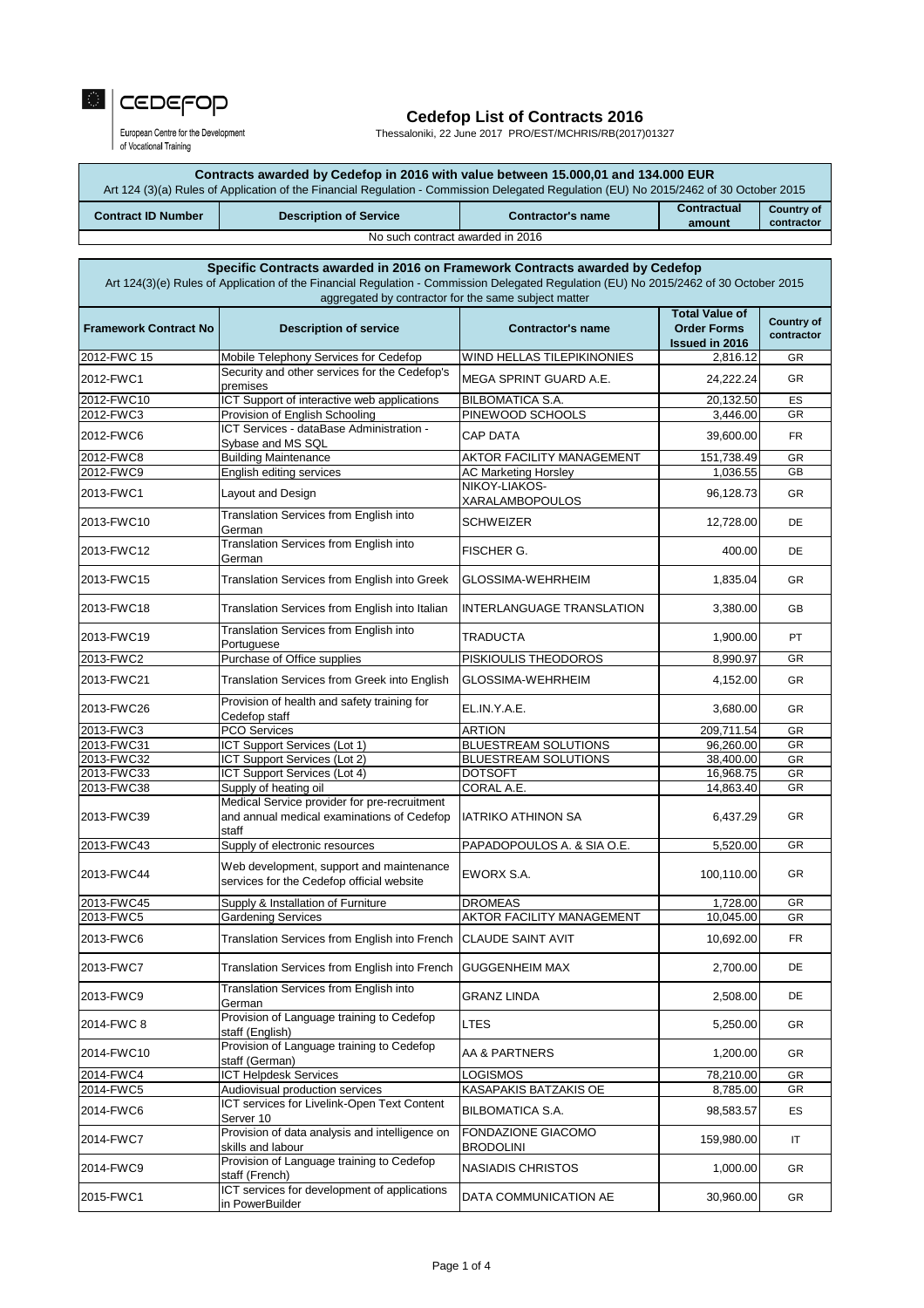| <b>Framework Contract No</b> | <b>Description of service</b>                                      | <b>Contractor's name</b>                             | <b>Total Value of</b><br><b>Order Forms</b> | <b>Country of</b><br>contractor |
|------------------------------|--------------------------------------------------------------------|------------------------------------------------------|---------------------------------------------|---------------------------------|
|                              |                                                                    |                                                      | <b>Issued in 2016</b>                       |                                 |
| 2015-FWC11                   | <b>Statistical services</b>                                        | <b>KU LEUVEN</b>                                     | 53,524.02                                   | <b>BE</b>                       |
| 2015-FWC12                   | EuropassServices                                                   | <b>EWORX S.A.</b>                                    | 249,925.00                                  | <b>GR</b>                       |
| 2015-FWC13                   | Changing_Role_of_Vet                                               | 3S UNTERNEHMENSBERATUNG                              | 370,525.00                                  | AT                              |
| 2015-FWC2                    | Provision of cleaning services for Cedefop<br>premises             | <b>FMS</b>                                           | 95,540.00                                   | <b>GR</b>                       |
| 2015-FWC3                    | Language Training (Greek)                                          | <b>KOULALI</b>                                       | 4,500.00                                    | <b>GR</b>                       |
| 2015-FWC4                    | <b>Travel Agency Services</b>                                      | FIGAME.COM TRAVEL & TOURIST<br><b>AGENCY</b>         | 229,990.60                                  | <b>GR</b>                       |
| 2015-FWC5                    | International Baccalaureate                                        | <b>ANATOLIA - EFOROI TOU</b><br><b>KOLLEGIOU</b>     | 23,482.50                                   | <b>GR</b>                       |
| 2015-FWC9                    | <b>VET Survey</b>                                                  | <b>TNS OPINION</b>                                   | 146,200.00                                  | <b>BE</b>                       |
| 2016-FWC10                   | <b>Real Time LMI</b>                                               | UNIVERSITA DEGLI STUDI DI<br><b>MILANO</b>           | 350,047.00                                  | IT                              |
| 2016-FWC2                    | Provision of Security & Associated services<br>for Cedefop premise | <b>AKTOR FACILITY MANAGEMENT</b>                     | 96,755.87                                   | <b>GR</b>                       |
| 2016-FWC3                    | <b>Pest Control</b>                                                | SAKARELLOS ATHANASIOS                                | 3,240.00                                    | <b>GR</b>                       |
| 2016-FWC4                    | Production of Skills Supply and Demand<br>Forecasts                | <b>CAMBRIDGE ECONOMETRICS</b>                        | 424,600.00                                  | <b>GB</b>                       |
| 2016-FWC5                    | Dark Fibre                                                         | <b>FORTHNET</b>                                      | 40,750.00                                   | <b>GR</b>                       |
| 2016-FWC6                    | User Experience (UX) support/development<br>Skills Panorama        | <b>EWORX S.A.</b>                                    | 433,926.00                                  | <b>GR</b>                       |
| 2016-FWC7                    | Governance of EU skills anticipation &<br>matching systems         | FONDAZIONE GIACOMO<br><b>BRODOLINI</b>               | 476,800.00                                  | IT                              |
| 2016-FWC8                    | Provision of Stakeholder feedback services<br>for Cedefop PMS      | <b>PPMI GROUP UAB</b>                                | 16,700.00                                   | <b>LT</b>                       |
| 2016-FWC9                    | Supporting thematic country reviews (TCRs)<br>on apprenticeships   | <b>FONDAZIONE GIACOMO</b><br><b>BRODOLINI</b>        | 165,950.00                                  | IT.                             |
| ADMIN/D1/PR/2009/036         | Travel Insurance for staff on mission                              | <b>CIGNA INTERNATIONAL HEALTH</b><br><b>SERVICES</b> | 1,170.44                                    | BE                              |

Page 2 of 4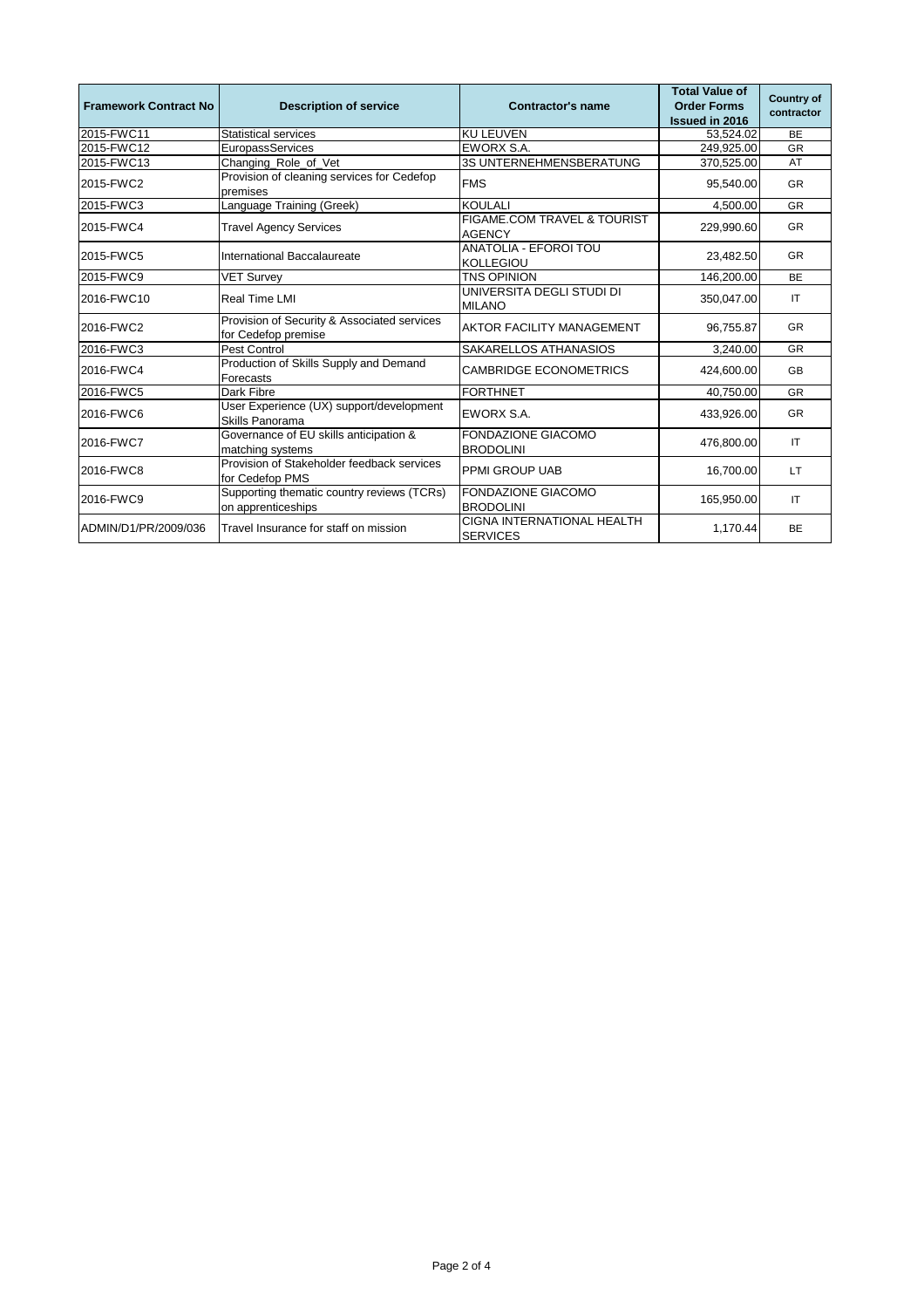| Specific Contracts awarded in 2016 on Framework Contracts awarded by other Institutions<br>Art 124(4) Rules of Application of the Financial Regulation - Commission Delegated Regulation (EU) No 2015/2462 of 30 October 2015<br>aggregated by contractor for the same subject matter |                                                                                                                                                                                                                                               |                               |                                                                      |                                 |
|---------------------------------------------------------------------------------------------------------------------------------------------------------------------------------------------------------------------------------------------------------------------------------------|-----------------------------------------------------------------------------------------------------------------------------------------------------------------------------------------------------------------------------------------------|-------------------------------|----------------------------------------------------------------------|---------------------------------|
| <b>Framework Contract No</b>                                                                                                                                                                                                                                                          | <b>Description of service</b>                                                                                                                                                                                                                 | <b>Contractor's name</b>      | <b>Total Value of</b><br><b>Order Forms</b><br><b>Issued in 2016</b> | <b>Country of</b><br>contractor |
| DI-07040                                                                                                                                                                                                                                                                              | ICT Training for IT staff (pjt mgt) - LOT 1                                                                                                                                                                                                   | <b>VALTECH TRAINING</b>       | 17,550.96                                                            | <b>FR</b>                       |
| HR/R3/PR/2011/012LOT                                                                                                                                                                                                                                                                  | Human resources                                                                                                                                                                                                                               | <b>EFE FORMATION</b>          | 13,710.13                                                            | <b>FR</b>                       |
| HR/R3/PR/2011/012LOT                                                                                                                                                                                                                                                                  | Skills development                                                                                                                                                                                                                            | <b>DEMOS</b>                  | 3,302.18                                                             | <b>FR</b>                       |
| DIGIT/R3/PO/2015/025<br><b>OAPM</b>                                                                                                                                                                                                                                                   | Project management, business project<br>management ITIL and IT                                                                                                                                                                                | <b>CAPGEMINI</b>              | 5,550.00                                                             | <b>NL</b>                       |
| HR/R3/PO/2015/005                                                                                                                                                                                                                                                                     | Organizational development consultancy<br>services in EU                                                                                                                                                                                      | <b>ABILWAYS</b>               | 17,816.67                                                            | <b>FR</b>                       |
| HR/R3/PR/2015/003 Lot 4                                                                                                                                                                                                                                                               | Expert team in field of professional<br>communication                                                                                                                                                                                         | <b>ABILWAYS</b>               | 26,910.00                                                            | <b>FR</b>                       |
|                                                                                                                                                                                                                                                                                       | HR/R3/PR/2015/003 Lot 6 Expert team in field of Human Resources                                                                                                                                                                               | <b>ACCENTURE</b>              | 2,828.00                                                             | <b>BE</b>                       |
| DI-07030                                                                                                                                                                                                                                                                              | Natacha II / Hardware or software products,<br>maintenance and documentation                                                                                                                                                                  | <b>DIMENSION DATA BELGIUM</b> | 13,640.70                                                            | <b>BE</b>                       |
| DI-07210                                                                                                                                                                                                                                                                              | Office and Application Servers - APS Illnot<br>included yet (PC Systems)                                                                                                                                                                      | <b>BECHTLE AG</b>             | 31,494.60                                                            | DE                              |
| DI-07350                                                                                                                                                                                                                                                                              | <b>DESKTOP III / Hardware or software</b><br>products, maintenance and documentation                                                                                                                                                          | <b>SYSTEMAT</b>               | 34,680.26                                                            | LU                              |
| DI-07370                                                                                                                                                                                                                                                                              | NESTOR III / Hardware or Software products,<br>maintenance and documentation                                                                                                                                                                  | <b>COMLIN</b>                 | 85,249.54                                                            | LU                              |
| DI-06940                                                                                                                                                                                                                                                                              | Acquisition of equipment for printing, copying<br>and scanning, document output and imaging,<br>including options, extensions and<br>consumables as well as maintenance and<br>other associated services(PrinCESSe -<br>DIGIT/R2/PO/2010/044) | <b>GETSYS LUXEMBOURG ASS</b>  | 19,062.45                                                            | LU                              |
| DI-07110                                                                                                                                                                                                                                                                              | DIGIT/R2/PO/2012/023 / Hardware or<br>Software products, maintenance and<br>documentation                                                                                                                                                     | <b>MEETINGONE</b>             | 1,522.69                                                             |                                 |
| DI-07150                                                                                                                                                                                                                                                                              | DIGIT/R2/PN/2012/006 ORACLE / Hardware<br>or Software products, maintenance and<br>Documentation                                                                                                                                              | <b>ORACLE BELGIUM</b>         | 417.98                                                               | <b>BE</b>                       |
| DI-07360                                                                                                                                                                                                                                                                              | SIDE - Software for Innovation Diversity and<br>Evolution                                                                                                                                                                                     | COMPAREX NEDERLAND B.V.       | 106,207.60                                                           | <b>NL</b>                       |
| DI-07470                                                                                                                                                                                                                                                                              | Software - Large Account Reseller LAR                                                                                                                                                                                                         | COMPAREX NEDERLAND B.V.       | 19,874.42                                                            | <b>NL</b>                       |
| DI-07500                                                                                                                                                                                                                                                                              | NATACHA III - Lot 1 / Hardware or Software<br>products, maintenance and Documentation                                                                                                                                                         | <b>DIMENSION DATA BELGIUM</b> | 62,559.25                                                            | <b>BE</b>                       |
| DI-07501                                                                                                                                                                                                                                                                              | NATACHA III - Lot 2 / Hardware or Software<br>products, maintenance and documentation                                                                                                                                                         | <b>DIMENSION DATA BELGIUM</b> | 879.54                                                               | BE                              |

Page 3 of 4